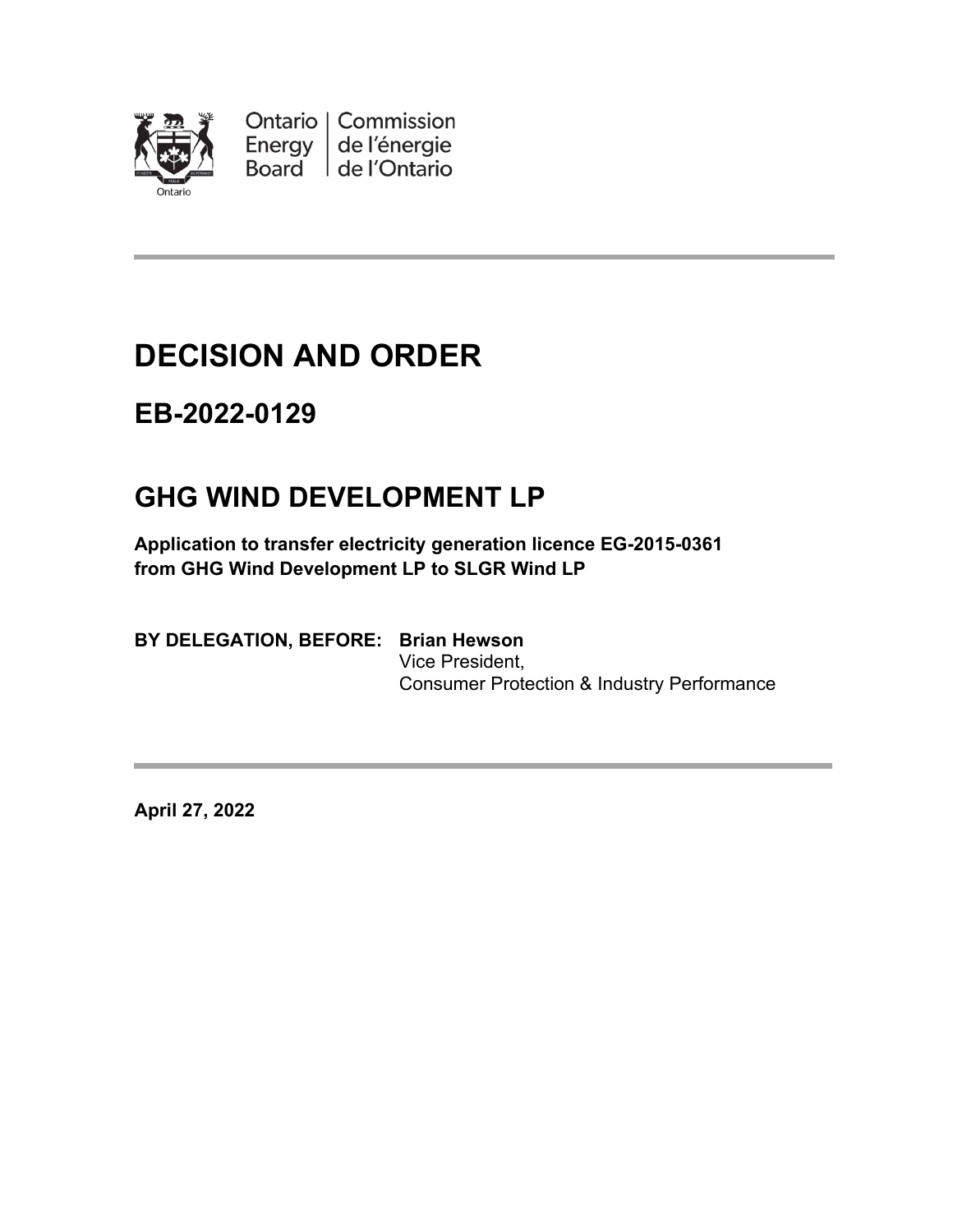### **DECISION AND ORDER**

On March 25, 2022, GHG Wind Development LP (GHG LP) filed an application for leave of the Ontario Energy Board (OEB) pursuant to section 18(2) *Ontario Energy Board Act, 1998* (OEB Act) to transfer electricity generation licence EG-2015-0361 to SLGR Wind LP (SLGR Wind).

This Decision and Order is being issued by the Delegated Authority without holding a hearing pursuant to section 6(4) of the OEB Act.

GHG LP's electricity generation licence authorizes it to own and operate the Grey Highlands Zero Emission People project, with an installed capacity of 10MW located at 633943 Road 63, Singhampton, Ontario, and to own and operate ZEP Wind Farm Ganaraska project, with an installed capacity of 17.6 MW located at 4008 Ganaraska Road, Orono. Both generation facilities operate are under Feed-in Tariff (Fit) contracts with the Independent Electricity System Operator (IESO) and are jointly owned with GHG II LP (EG-2015-0360). Both GHG LP and GHG II LP are owned by Capstone Power.

As part of an internal corporate reorganization, GHG LP proposes to transfer all of its assets and undertakings relating to the generation projects, including the FIT contracts with the IESO, to SLGR Wind LP, a newly formed entity that is wholly owned by Capstone Power Corp. As stated in the application, following the closing of the transaction, SLGR Wind LP will hold 100% ownership of the generation facilities and will be responsible for all ongoing business activities of GHG LP, including the FIT contracts. Following the completion of the transaction, a request to cancel GHG LP II's (EG-2015-0360) will be processed as per GHG II LP's request.

The applicant states that the reorganization is anticipated to be completed on May 15, 2022, and that the FIT contracts associated with each of the generation facilities will be assigned to SLGR Wind LP. However, in order for the related FIT contracts to be transferred to SLGR Wind LP, the IESO requires a confirmation of the OEB's approval of the licence transfer application.

Based on the evidence, the OEB finds it to be in the public interest to approve the application to transfer electricity generation licence EG-2015-0361 from GHG Wind Development LP to SLGR Wind LP. As the reorganization transaction has not yet closed and the FIT contracts have not been assigned to SLGR Wind LP, the transfer of the licence will not take effect until the applicant files with the OEB written confirmation of the closing of the reorganization transaction and the assignment by the IESO of the FIT contracts to SLGR Wind LP.